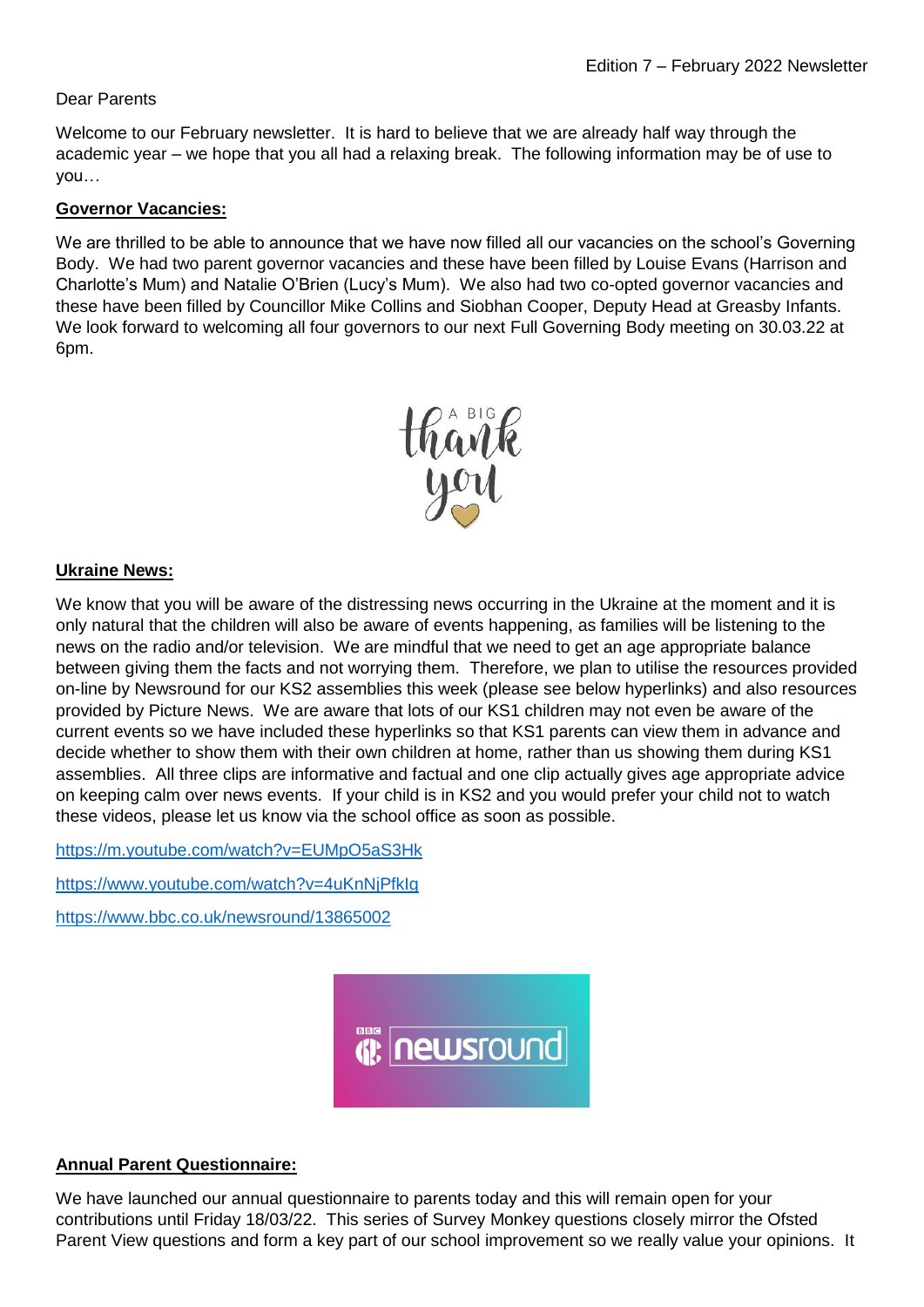proved to be invaluable evidence during our most recent Ofsted and inspectors commented on how supportive and involved parents were. This survey is open to all parents and carers but it will not work unless you add your child's name and class at the start. If you experience any technical issues, please contact the school office and we will help. We will report back on your contributions in the March/April newsletters. Many thanks for your on-going support of our school.

<https://www.surveymonkey.co.uk/r/SDMTD5V>



## **Learning Walks/Monitoring:**

Every Wirral school has been allocated a Senior School Improvement Associate and we will be visited this Thursday by Liz Davidson, who is our newly allocated school LA link person. We are excited to show Liz around our school and will introduce her to each class. Liz is the ex-Head of Brookhurst Primary School so is very used to the daily ins and outs of school life in Wirral.

We have also recently been visited by the Head Teachers from our Reach Collaboration of schools. Mrs Pearson (Barnston Primary), Mr Dixon (Irby Primary) and Mr Lawrenson (Heswall Primary) conducted a series of learning walks and focussed in particular on our learning environments, provision for children with SEND and attitudes to learning/general behaviour of Thingwall pupils. All three Head Teachers were very impressed by what they saw. They reported that our children were all…

- $\checkmark$  On task and enthusiastic about their learning, all making progress, regardless of their abilities/ages
- $\checkmark$  Well-mannered and happy to answer all manner of questions about life at Thingwall
- $\checkmark$  Fully aware of our expectations for behaviour and the part they play in ensuring that Team Thingwall is the best it can be for everyone – all spoken to were able to tell of our 'Ready, Respectful, Safe' rules for example
- $\checkmark$  Well-behaved, polite, calm and respectful when moving around school and taking part in lessons
- $\checkmark$  Very appreciative of the reward systems and behaviour strategies at Thingwall



#### **Mental Wealth Fortnight:**

The fortnight was a huge success! Thank you to everyone for donating money to our Dress To Express Day on the final day of term. It was lovely to see the children in their outfits, expressing their own individuality. As promised, we will split the proceeds between Place 2 Be and the NPSCC's Pants Campaign. Therefore, each charity will receive £65 from us as we raised £130 in total. Sadly, Freddie Fit was poorly so missed his day with us. He has promised to reschedule his visit to us so watch this space for a new date…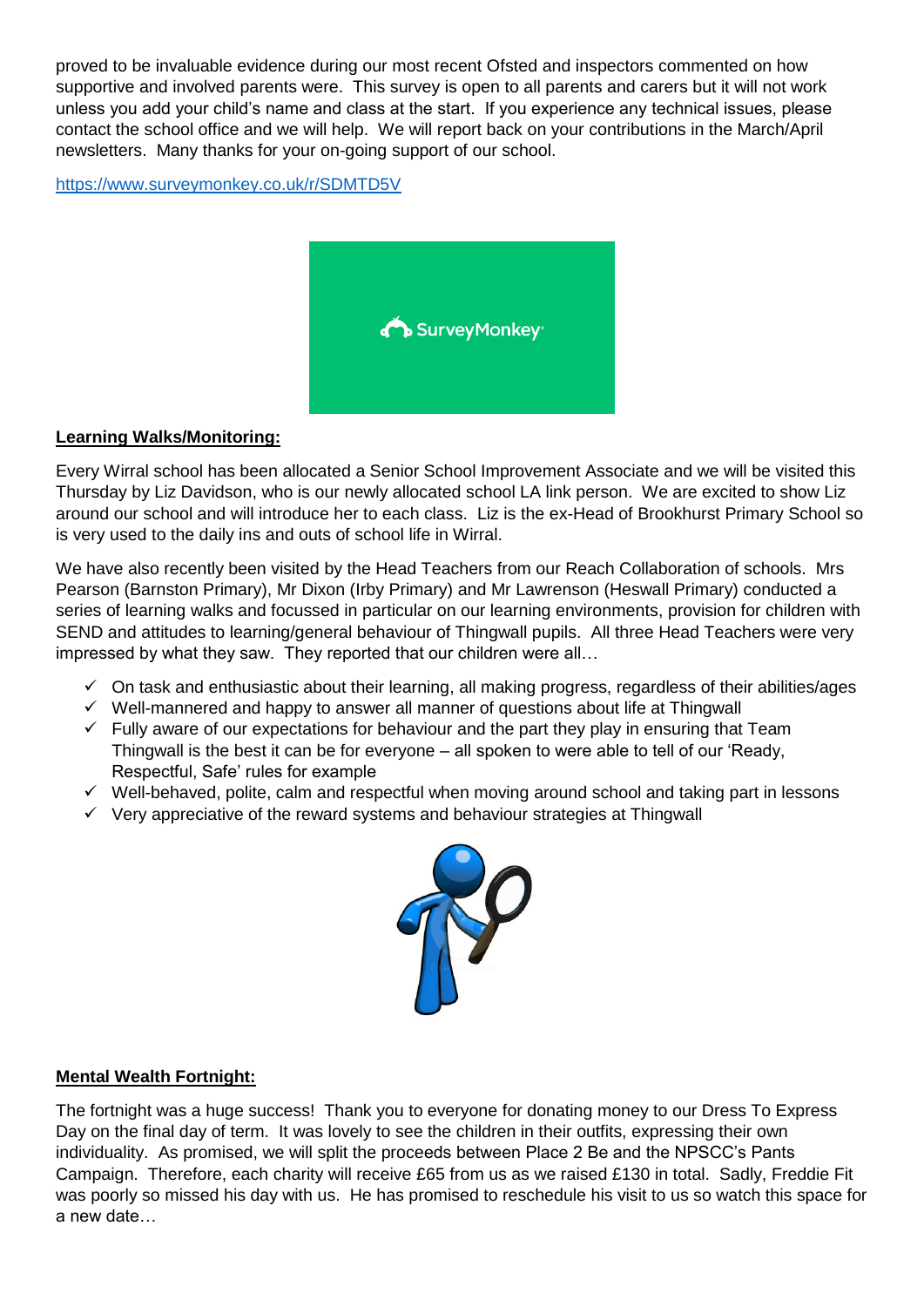

# **Diary Dates:**

In addition to the above dates, the following may be worth noting on your calendar…

| 28.02.22     | Term 2B begins                                                                     |  |  |
|--------------|------------------------------------------------------------------------------------|--|--|
|              | Year Five Residential Visit to Burwardsley in Cheshire                             |  |  |
| 01.03.22     | Year Six National School Allocation Day                                            |  |  |
| 02.03.22     | 8.15am POTS Pancake Breakfast                                                      |  |  |
| 03.03.22     | World Book Day - Please dress up as your favourite book character or bring your    |  |  |
|              | favourite book in for us to share! Each class will focus on different poets and    |  |  |
|              | enjoy a day of book related activities                                             |  |  |
|              | Liz Davidson, Wirral's new Senior School Improvement Advisor will visit school for |  |  |
|              | the afternoon to introduce herself and to conduct a learning walk to see all the   |  |  |
|              | fabulous things Thingwall children do!                                             |  |  |
| 14.03.22     | Anna and Sheema from Wirral's MEAS will spend the morning with us on their         |  |  |
|              | Challenging Racism unit. This is for KS1 and KS2 pupils and will include thought   |  |  |
|              | provoking assemblies.                                                              |  |  |
| 16.03.22     | After school POTS Disco - Please see POTS newsletter for details                   |  |  |
| 18.03.22     | Comic Relief Day - This year is a festival/party theme so please wear your         |  |  |
|              | favourite outfits (remember sensible shoes and a warm coat though please).         |  |  |
|              | Suggested donation of £1 per child but this is purely voluntary as we know that    |  |  |
|              | families do like to donate together whilst watching the Comic Relief show in the   |  |  |
|              | evening.                                                                           |  |  |
| 23.03.22     | Annual Health and Safety Audit                                                     |  |  |
| 23.03.22     | Sue Calveley our SEND and Mental Health Consultant, will give a SEND               |  |  |
|              | workshop for parents of SEND pupils (afternoon but timings tbc)                    |  |  |
| w/c 28.03.22 | Belief, Belonging and Identity Themed Week                                         |  |  |
|              | Details of this week are still under discussion but we have managed to secure      |  |  |
|              | some BIG RE Day funding. It is hoped that we will have sessions around RE,         |  |  |
|              | PSHE, Drama and Art. Watch this space                                              |  |  |
| w/c 04.04.22 | <b>International Themed Week</b>                                                   |  |  |
|              | 04.04.22 - FS2/Y1/Y2 - Bilingual Spanish Story Telling 'Lima's Red Hot Chilli'     |  |  |
|              | with Wirral's MEAS                                                                 |  |  |
|              | 05.04.22 - Years 3/4/5/6 - Greek Mythology and Greek Culture with Thingwall's      |  |  |
|              | Miss Skodra!                                                                       |  |  |
|              | 06.04.22 - Years 3/4/5/6 - Bilingual French Story Telling 'Le Grande Navet' with   |  |  |
|              | <b>Wirral's MEAS</b>                                                               |  |  |
|              | 07.04.22 9.30am Year Four Class Assembly                                           |  |  |
|              | 07.04.22 - All classes - Mandarin and Tai Chi with Thingwall's Miss Collins!       |  |  |
|              | 08.04.22 - 2.30 Easter Festival - Easter Around the World theme.                   |  |  |
|              |                                                                                    |  |  |
| 08.04.22     | End of term 2B                                                                     |  |  |

*Please note that, while we do try our hardest to keep you informed about up and coming dates/events, sometimes there may be last minute changes (especially due to Covid) or last minute opportunities that present themselves which we do not want to miss out on!*

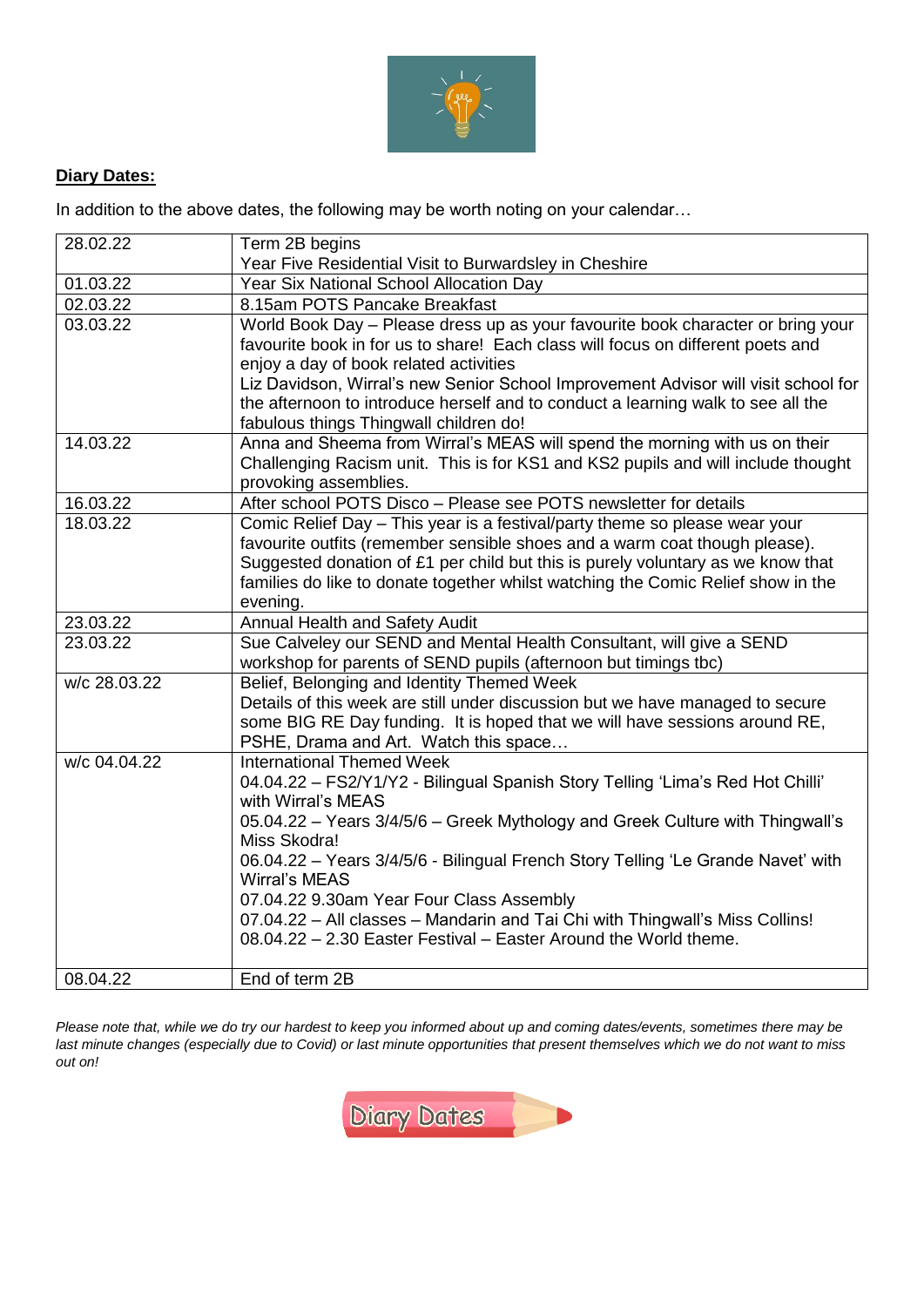# **Head Boy and Head Girl:**

We had the most fantastic time with Year Six at Min Y Don last half term. We did all sorts of fun activities such as high ropes, canoeing and cycling. The beds were super comfortable and the food was really lovely too - the cooked breakfasts were 5\* and the fish and chips were delicious. Thanks Mrs Sanders, Miss Yardley, Miss Lagar and Miss Ainsworth for organising such a brilliant week for us all.



#### **World Book Day:**

As this Thursday is World Book Day (see above for planned events) we thought it would be good fun to ask the Thingwall staff for their favourite book recommendations. As you will be able to read, we have recommended many great stories – why not pop to your local library or the school libraries and choose some of our recommendations?

| Mrs Hamel                      | Mrs Blackbourn                     | Mr Wearing                      |
|--------------------------------|------------------------------------|---------------------------------|
| Brer Rabbit by Enid Blyton     | Madame Pamplemousse and            | The Lion, The Witch and the     |
|                                | Her Incredible Edibles by Rupert   | Wardrobe by C S Lewis           |
|                                | Kingfisher                         |                                 |
| Mrs Baxter                     | Mrs Gillooly                       | Mr Rees                         |
| The Lion, The Witch and the    | Dogger by Shirley Hughes           | Johnny and the Dead by Terry    |
| Wardrobe by C S Lewis          |                                    | Pratchett                       |
|                                |                                    |                                 |
| Mrs Foster                     | Mrs Harvey                         | <b>Mrs Stratton-Powell</b>      |
|                                |                                    |                                 |
| The Tale of Peter Rabbit by    | <b>Gangster Granny by David</b>    | The Jolly Postman by Janet and  |
| <b>Beatrix Potter</b>          | Walliams                           | Allan Ahlberg                   |
| Mrs Jones                      | Miss Gibson                        | Mrs Goulding                    |
| Room on the Broom by Julia     | Charlotte's Web by E B White       | Dogger by Shirley Hughes        |
| Donaldson                      |                                    |                                 |
| Mrs Peel-Price                 | Mrs Mitchell                       | <b>Mrs Smith</b>                |
| Tom's Midnight Garden by       | The Boy Who Grew Dragons by        | Shadow the Sheepdog by Enid     |
| Philippa Pearce                | Andy Shepherd                      | <b>Blyton</b>                   |
| Mrs Holroyd                    | Miss Arden                         | Mrs Hutchinson                  |
| Danny, Champion of the World   | No Ballet Shoes in Syria by        | Funny Bones by Janet and Allan  |
| by Roald Dahl                  | <b>Catherine Bruton</b>            | Ahlberg                         |
| Mrs Evans                      | <b>Mrs Sanders</b>                 | Mrs Burgess                     |
| Mary Poppins by P L Travers    | The Girl of Ink and Stars by Kiran | The Tiger That Came To Tea by   |
|                                | Millwood Hargreave                 | <b>Judith Kerr</b>              |
| Mrs Taylor                     | <b>Miss Durn</b>                   | Mrs Hartley                     |
| The Elves and the Shoemaker by | The Book With No Pictures by B     | The Gruffalo by Julia Donaldson |
| Vera Southgate                 | J Novak                            |                                 |
| <b>Miss Collins</b>            | <b>Mrs Collins</b>                 | Mrs Evans                       |
| Hairy Maclary From Donaldson's | <b>Traction Man by Mini Grey</b>   | That Rabbit Belongs To Emily    |
| Dairy by Lynley Dodd           |                                    | Brown by Cressida Cowell and    |
|                                |                                    | Neal Layton                     |
| Mrs MacKenzie                  | Miss Skodra                        | Mrs Prance (Thingwall Buddies)  |
| Charlie and the Chocolate      | The Little Prince by Antoine de    | The Gruffalo by Julia Donaldson |
| Factory by Roald Dahl          | Saint Exupery                      |                                 |
| Miss Patterson                 | Miss Yardley                       | <b>Miss Davies</b>              |
|                                |                                    |                                 |
| The Day the Crayons Quit by    | The Wind in the Willows by         | Harry Potter and the            |
| <b>Drew Daywalt</b>            | Kenneth Grahame                    | Philosopher's Stone by J K      |
|                                |                                    | Rowling                         |